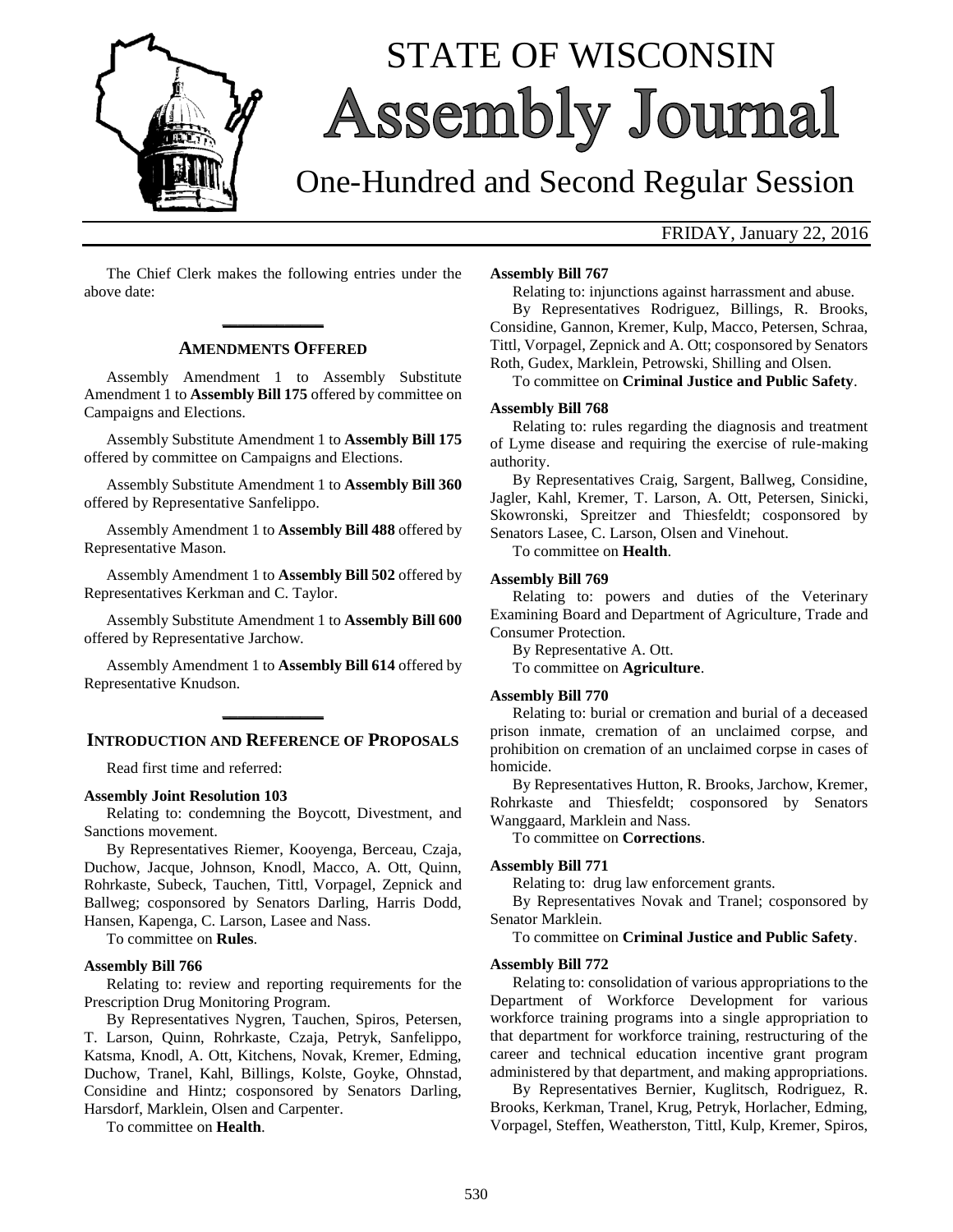Jarchow and Duchow; cosponsored by Senators Kapenga, Stroebel and Gudex.

To committee on **Workforce Development**.

#### **Assembly Bill 773**

Relating to: a student safety incident tracking pilot program for school districts and making an appropriation.

By Representatives Skowronski, Nerison, R. Brooks and Allen; cosponsored by Senators Lazich, Darling, Gudex and Wanggaard.

To committee on **Education**.

#### **Assembly Bill 774**

Relating to: assessing certain items as real property for property tax purposes.

By Representatives Duchow, Loudenbeck, Gannon, R. Brooks, Kitchens, Jacque, Sanfelippo, Kremer, Novak, Kulp, Murtha and Skowronski; cosponsored by Senators Tiffany, Marklein, Wanggaard and Lasee.

To committee on **Ways and Means**.

#### **Assembly Bill 775**

Relating to: the fees for a foreign corporation's certificate of authority, withdrawal of a certificate of authority, and annual report.

By Representatives Kuglitsch, Schraa, Kahl, Tauchen, R. Brooks, Kulp, Czaja, Horlacher, Kremer, Ballweg, Murtha, Quinn, E. Brooks, Edming, Duchow and Knodl; cosponsored by Senator Kapenga.

To committee on **Financial Institutions**.

#### **Assembly Bill 776**

Relating to: permits issued to a state crime laboratory to possess, manufacture, or use a controlled substance.

By Representatives Spiros, Kulp, Kremer, Duchow, Czaja, A. Ott and Horlacher; cosponsored by Senators Harsdorf, Petrowski, Darling and Ringhand.

To committee on **Criminal Justice and Public Safety**.

#### **Assembly Bill 777**

Relating to: establishing a business idea generation program in the University of Wisconsin-Extension and making an appropriation.

By Representatives R. Brooks, Sargent, Jorgensen, Edming, Horlacher, Kremer, Kulp, Kuglitsch, T. Larson and Schraa.

To committee on **Colleges and Universities**.

#### **Assembly Bill 778**

Relating to: registration and other requirements for charitable organizations, professional fund-raisers, fundraising counsel, and professional employer organizations and modifying rules promulgated by the Department of Financial Institutions.

By Representatives Craig, Ballweg, Gannon, Horlacher, Katsma, Kremer, Murphy, A. Ott, Tranel and Kooyenga; cosponsored by Senators Marklein, Olsen and Petrowski.

To committee on **Financial Institutions**.

#### **Assembly Bill 779**

Relating to: the method of sending notices by pawnbrokers.

By Representatives Swearingen and August; cosponsored by Senator Lasee.

To committee on **State Affairs and Government Operations**.

#### **Assembly Bill 780**

Relating to: designating wild turkey as the state game bird.

By Representatives Hintz, Schraa, Zepnick, Petryk, Tittl, Doyle, Kleefisch and Wachs.

To committee on **State Affairs and Government Operations**.

#### **Assembly Bill 781**

Relating to: a sales tax holiday in August.

By Representatives VanderMeer, Heaton, Horlacher, Krug, Petryk, Rohrkaste, Sinicki and Skowronski; cosponsored by Senators LeMahieu, Wanggaard, Gudex and L. Taylor.

To committee on **Ways and Means**.

#### **Assembly Bill 782**

Relating to: penalties for violations related to the motor vehicle liability insurance requirement, proof of financial responsibility, making an appropriation, and providing a penalty.

By Representatives Sanfelippo, Spiros, Weatherston, T. Larson, J. Ott and Brandtjen; cosponsored by Senators Kapenga, Nass and Stroebel.

To committee on **Insurance**.

#### **Assembly Bill 783**

Relating to: funding for a virtual dementia tour license and making an appropriation.

By Representatives Tittl, Katsma, Rohrkaste, Hesselbein, Bernier, Novak, Jagler, Macco, Skowronski, Czaja, Brostoff, Meyers, Kolste, Petryk, Swearingen, Kleefisch, Quinn, Kitchens, Kahl, A. Ott, Ripp, Zepnick, Spiros, Subeck, E. Brooks, Sargent, Kulp, Ballweg, Nygren, Ohnstad, Johnson, Sanfelippo, Berceau, Knodl, Murphy, Steineke and Sinicki; cosponsored by Senators Carpenter and C. Larson.

To committee on **Mental Health Reform**.

#### **Assembly Bill 784**

Relating to: funding for the Alzheimer's Disease Research Center at the University of Wisconsin-Madison and making an appropriation.

By Representatives Hesselbein, Czaja, Rohrkaste, Bernier, Novak, Katsma, Tittl, Brostoff, Meyers, Jagler, Kolste, Macco, Skowronski, Petryk, Swearingen, Kleefisch, Quinn, Kitchens, Kahl, A. Ott, Ripp, Zepnick, Spiros, Subeck, E. Brooks, Sargent, Kulp, Ballweg, Nygren, Ohnstad, Johnson, Sanfelippo, Allen, Considine, Berceau, Spreitzer, Knodl, Murphy, Steineke and Sinicki; cosponsored by Senators Carpenter and C. Larson.

To committee on **Mental Health Reform**.

#### **Assembly Bill 785**

Relating to: dementia specialist certification program.

By Representatives Rohrkaste, Hesselbein, Bernier, Novak, Tittl, Katsma, Czaja, Brostoff, Meyers, Kolste, Jagler, Macco, Skowronski, Petryk, Swearingen, Kleefisch, Quinn, Kitchens, Kahl, A. Ott, Ripp, Subeck, Sargent,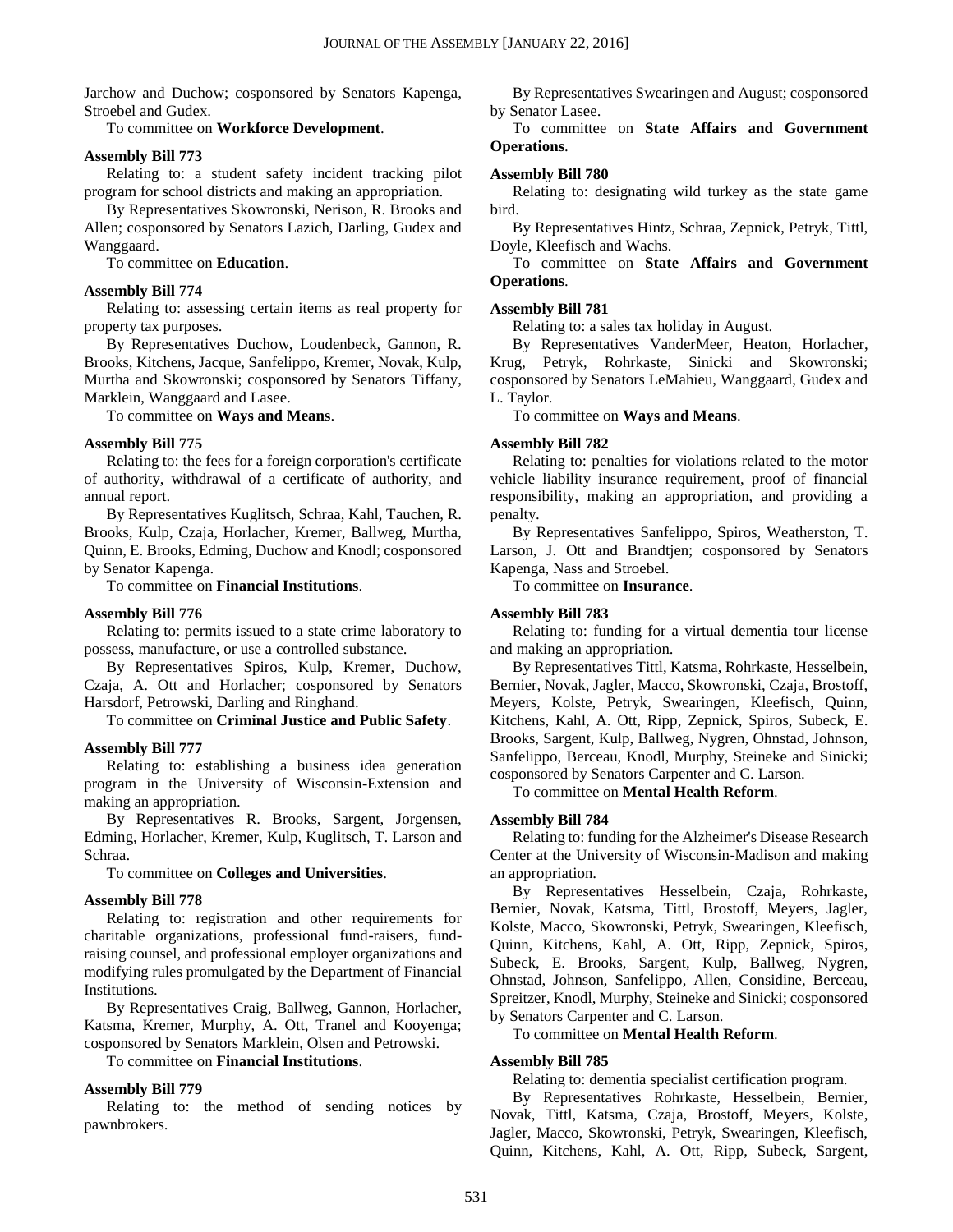Zepnick, Spiros, Murphy, E. Brooks, Kulp, Ballweg, Nygren, Ohnstad, Johnson, Sanfelippo, Allen, Milroy, Steineke and Sinicki; cosponsored by Senators Olsen, Carpenter, C. Larson and Hansen.

To committee on **Mental Health Reform**.

#### **Assembly Bill 786**

Relating to: report on dementia crisis unit pilot program and placement of individuals with dementia.

By Representatives Rohrkaste, Hesselbein, Bernier, Novak, Tittl, Brostoff, Meyers, Jagler, Kolste, Czaja, Macco, Skowronski, Katsma, Petryk, Swearingen, Kleefisch, Quinn, Kitchens, Kahl, A. Ott, Ripp, Zepnick, Spiros, Subeck, Murphy, E. Brooks, Sargent, Kulp, Ballweg, Nygren, Ohnstad, Johnson, Sanfelippo, Jarchow, Allen, Knodl, Steineke and Sinicki; cosponsored by Senators Olsen, Carpenter, C. Larson and Hansen.

To committee on **Mental Health Reform**.

#### **Assembly Bill 787**

Relating to: funding for respite care under the Alzheimer's Family and Caregiver Support Program and making an appropriation.

By Representatives Bernier, Kolste, Rohrkaste, Hesselbein, Novak, Tittl, Brostoff, Meyers, Skowronski, Macco, Jagler, Czaja, Petryk, Swearingen, Kleefisch, Quinn, Kitchens, Kahl, A. Ott, Ripp, Zepnick, Spiros, Subeck, Murphy, E. Brooks, Sargent, Kulp, Ballweg, Nygren, Ohnstad, Johnson, Sanfelippo, Considine, Steineke and Sinicki; cosponsored by Senators Carpenter, Hansen and C. Larson.

To committee on **Mental Health Reform**.

#### **Assembly Bill 788**

Relating to: funding for dementia care specialists in aging and disability resource centers and making an appropriation.

By Representatives Novak, Meyers, Rohrkaste, Hesselbein, Bernier, Katsma, Tittl, Brostoff, Macco, Jagler, Czaja, Kolste, Skowronski, Petryk, Swearingen, Kleefisch, Quinn, Kitchens, Kahl, A. Ott, Ripp, Zepnick, Spiros, Subeck, Murphy, E. Brooks, Sargent, Kulp, Ballweg, Nygren, Ohnstad, Johnson, Sanfelippo, Considine, Milroy, Steineke and Sinicki; cosponsored by Senators Carpenter, Hansen and C. Larson.

To committee on **Mental Health Reform**.

#### **Assembly Bill 789**

Relating to: continuing legal and judicial education on elder law-related issues.

By Representatives Macco, Rohrkaste, Hesselbein, Bernier, Novak, Katsma, Tittl, Czaja, Skowronski, Brostoff, Meyers, Kolste, Jagler, Petryk, Swearingen, Kleefisch, Steineke, Quinn, Kitchens, Kahl, A. Ott, Ripp, Zepnick, Spiros, Subeck, E. Brooks, Murphy, Sargent, Kulp, Ballweg, Nygren, Ohnstad, Johnson, Jarchow and Sinicki; cosponsored by Senators Moulton, Olsen, Carpenter, Hansen and C. Larson.

To committee on **Mental Health Reform**.

#### **Assembly Bill 790**

Relating to: dementia training grants for mobile crisis teams and making an appropriation.

By Representatives Jagler, Brostoff, Rohrkaste, Hesselbein, Bernier, Novak, Katsma, Tittl, Czaja, Kolste, Meyers, Macco, Skowronski, Petryk, Swearingen, Steineke, Kleefisch, Quinn, Kitchens, Jorgensen, Kahl, A. Ott, Ripp, Zepnick, Spiros, Sargent, Kulp, Ballweg, Nygren, Tranel, Berceau, Sanfelippo, Milroy, Knodl, Subeck, Murphy, E. Brooks, Ohnstad, Johnson and Sinicki; cosponsored by Senators Carpenter, Hansen and C. Larson.

To committee on **Mental Health Reform**.

#### **Assembly Bill 791**

Relating to: informed consent for psychotropic medications in nursing homes and community-based residential facilities.

By Representatives Rohrkaste, Hesselbein, Bernier, Novak, Katsma, Tittl, Macco, Skowronski, Knodl, Milroy, Petryk, Swearingen, Kleefisch, Quinn, Kitchens, Kahl, A. Ott, Ripp, Zepnick, Spiros, Subeck, Murphy, E. Brooks, Sargent, Kulp, Ballweg and Nygren; cosponsored by Senators Olsen and Carpenter.

To committee on **Mental Health Reform**.

#### **Assembly Bill 792**

Relating to: referrals for subjects of alerts for missing adults and operator's license review.

By Representatives Skowronski, Rohrkaste, Hesselbein, Bernier, Novak, Tittl, Czaja, Jagler, Meyers, Kolste, Brostoff, Macco, Katsma, Petryk, Swearingen, Kleefisch, Quinn, Kitchens, Kahl, A. Ott, Ripp, Zepnick, Spiros, Subeck, Murphy, E. Brooks, Sargent, Kulp, Ballweg, Nygren, Ohnstad, Johnson, Brandtjen, Steineke and Sinicki; cosponsored by Senators Olsen, Carpenter, Hansen and C. Larson.

#### To committee on **Mental Health Reform**.

#### **Assembly Bill 793**

Relating to: the teacher loan program.

By Representatives Quinn, E. Brooks, Tranel, Ballweg, Bernier, Czaja, Edming, Kitchens, Krug, Kulp, T. Larson, Mursau, Murtha, Nerison, Novak, Petryk, Ripp, Spiros, Swearingen, Tauchen, VanderMeer, Kremer, Jarchow, Macco, A. Ott, Skowronski and Vorpagel; cosponsored by Senators Darling and Tiffany.

To committee on **Mining and Rural Development**.

#### **Assembly Bill 794**

Relating to: student loan reimbursements for certain individuals domiciled in rural counties, granting rule-making authority, and making an appropriation.

By Representatives E. Brooks, Quinn, Tranel, Kulp, Mursau, Bernier, Novak, VanderMeer, Krug, T. Larson, Ballweg, Nerison, Spiros, Edming, Ripp, Swearingen, Petryk, Murtha, Czaja, Kitchens, Tauchen, A. Ott, Macco and Skowronski; cosponsored by Senator Tiffany.

To committee on **Mining and Rural Development**.

#### **Assembly Bill 795**

Relating to: local youth apprenticeship grants and making an appropriation.

By Representatives E. Brooks, Quinn, Tranel, Kulp, Mursau, Bernier, Novak, VanderMeer, Krug, T. Larson, Ballweg, Nerison, Spiros, Edming, Ripp, Swearingen,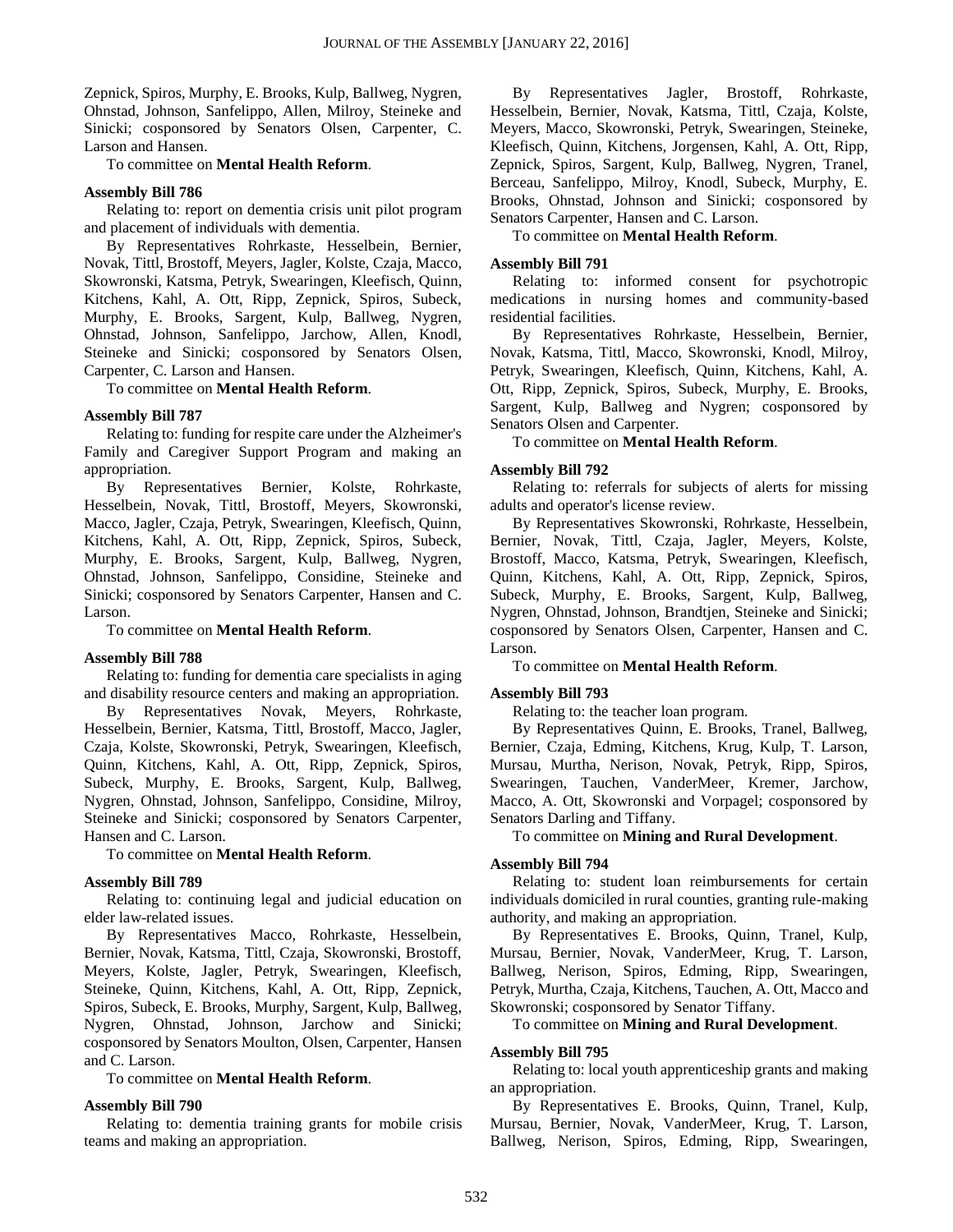Petryk, Murtha, Czaja, Kitchens, Tauchen, A. Ott, Macco, Skowronski and Jacque; cosponsored by Senators Moulton and Tiffany.

To committee on **Mining and Rural Development**.

#### **Assembly Bill 796**

Relating to: the apprenticeship completion award program and making an appropriation.

By Representatives E. Brooks, Quinn, Tranel, Kulp, Mursau, Bernier, Novak, VanderMeer, Krug, T. Larson, Ballweg, Nerison, Spiros, Edming, Ripp, Swearingen, Petryk, Murtha, Czaja, Kitchens, Tauchen, A. Ott, Macco, Skowronski, Jacque and Knodl; cosponsored by Senators Moulton and Tiffany.

To committee on **Mining and Rural Development**.

#### **Assembly Bill 797**

Relating to: funding for the rural physician residency assistance program and making an appropriation.

By Representatives E. Brooks, Bernier, Quinn, Tranel, Kulp, Mursau, Novak, VanderMeer, Krug, T. Larson, Ballweg, Nerison, Spiros, Edming, Ripp, Swearingen, Petryk, Murtha, Czaja, Kitchens, Tauchen, A. Ott, Macco, Skowronski, Knodl and Murphy; cosponsored by Senator Tiffany.

To committee on **Mining and Rural Development**.

#### **Assembly Bill 798**

Relating to: funding for broadband expansion grants and making an appropriation.

By Representatives Quinn, E. Brooks, Tranel, Petryk, Ballweg, Bernier, Czaja, Edming, Kitchens, Krug, Kulp, T. Larson, Mursau, Murtha, Nerison, Novak, Ripp, Spiros, Swearingen, Tauchen, VanderMeer, Milroy and Skowronski; cosponsored by Senator Tiffany.

To committee on **Mining and Rural Development**.

#### **Assembly Bill 799**

Relating to: science, technology, engineering, and mathematics grants for rural school districts, providing an exemption from emergency rule procedures, requiring the exercise of rule-making authority, and making an appropriation.

By Representatives Tranel, Quinn, E. Brooks, Novak, Nerison, Swearingen, Bernier, Petryk, Edming, Krug, Macco, Kitchens, T. Larson, Horlacher, Mursau, Spiros, Murtha, Murphy, Kulp, VanderMeer, Tauchen, A. Ott, Ballweg, Czaja and Ripp; cosponsored by Senator Tiffany.

To committee on **Mining and Rural Development**. **\_\_\_\_\_\_\_\_\_\_\_\_\_**

#### **COMMITTEE REPORTS**

The committee on **Natural Resources and Sporting Heritage** reports and recommends:

#### **Assembly Bill 579**

Relating to: the sale, purchase, or possession of wild game bird feathers.

Assembly Amendment 1 adoption:

Ayes: 15 - Representatives A. Ott, Quinn, Kleefisch, Mursau, Nerison, Ripp, Born, Tittl, Skowronski, Edming, Milroy, Danou, Hesselbein, Shankland and Spreitzer.

Noes: 0.

Passage as amended:

Ayes: 15 - Representatives A. Ott, Quinn, Kleefisch, Mursau, Nerison, Ripp, Born, Tittl, Skowronski, Edming, Milroy, Danou, Hesselbein, Shankland and Spreitzer.

Noes: 0.

To committee on **Rules**.

#### **Assembly Bill 603**

Relating to: restrictions in a county shoreland zoning ordinance on activities within the shoreland setback area.

Assembly Amendment 2 adoption:

Ayes: 10 - Representatives A. Ott, Quinn, Kleefisch, Mursau, Nerison, Ripp, Born, Tittl, Skowronski and Edming.

Noes: 5 - Representatives Milroy, Danou, Hesselbein, Shankland and Spreitzer.

Passage as amended:

Ayes: 10 - Representatives A. Ott, Quinn, Kleefisch, Mursau, Nerison, Ripp, Born, Tittl, Skowronski and Edming.

Noes: 5 - Representatives Milroy, Danou, Hesselbein, Shankland and Spreitzer.

To committee on **Rules**.

*ALVIN OTT* Chairperson Committee on Natural Resources and Sporting Heritage

The committee on **Small Business Development** reports and recommends:

**\_\_\_\_\_\_\_\_\_\_\_\_\_**

#### **Assembly Bill 368**

Relating to: regulation of persons that own or operate dental practices and granting rule-making authority.

Assembly Substitute Amendment 1 adoption:

Ayes: 15 - Representatives Tauchen, Edming, Tranel, Hutton, Allen, Swearingen, T. Larson, Gannon, VanderMeer, Skowronski, Jorgensen, Sargent, Doyle, Barnes and Bowen. Noes: 0.

Passage as amended:

Ayes: 12 - Representatives Tauchen, Edming, Tranel, Allen, Swearingen, T. Larson, VanderMeer, Jorgensen, Sargent, Doyle, Barnes and Bowen.

Noes: 3 - Representatives Hutton, Gannon and Skowronski.

**\_\_\_\_\_\_\_\_\_\_\_\_\_**

To committee on **Rules**.

*GARY TAUCHEN* **Chairperson** Committee on Small Business Development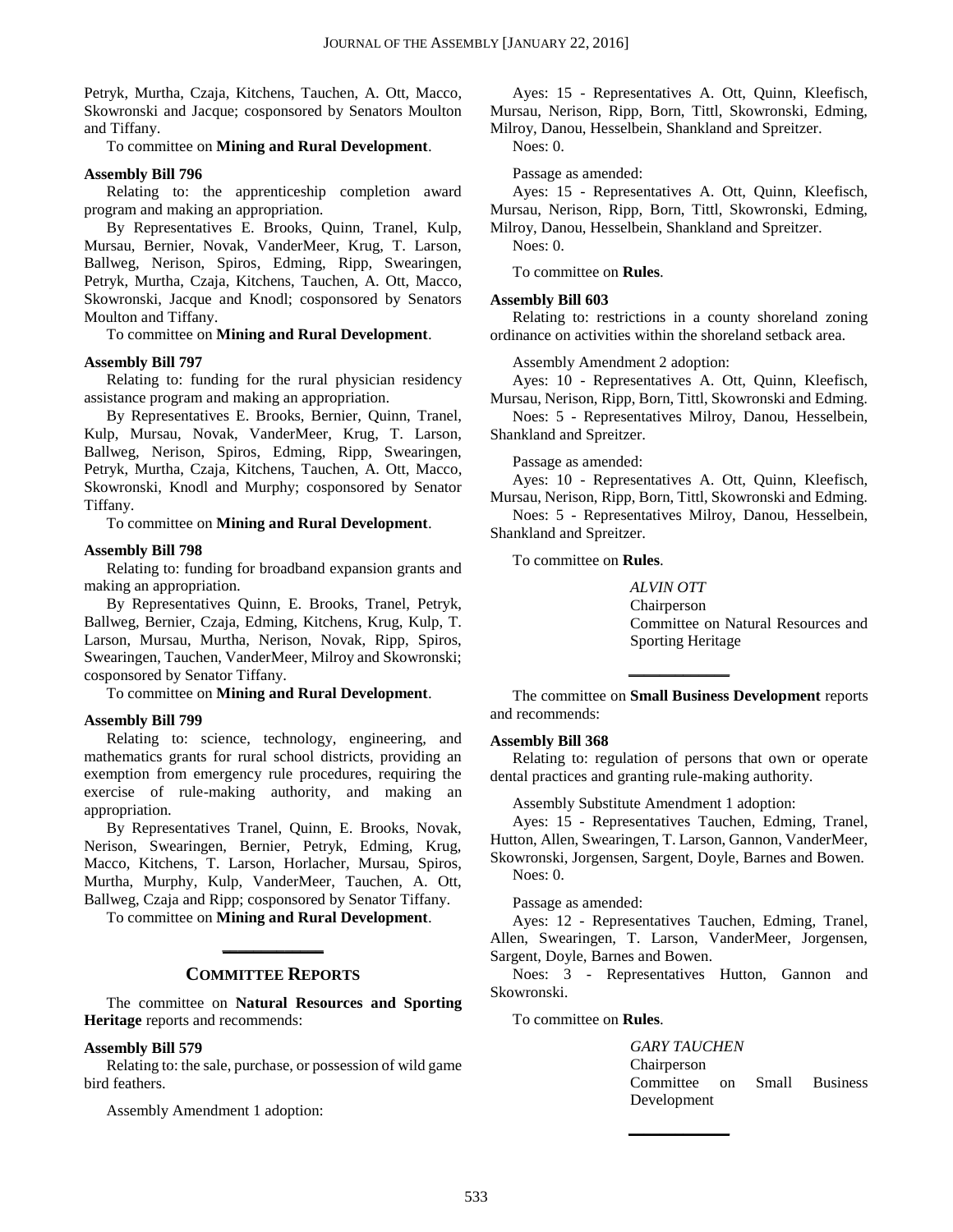The committee on **State Affairs and Government Operations** reports and recommends:

#### **Assembly Bill 616**

Relating to: hauling restrictions for special interest motor vehicles.

Assembly Amendment 1 adoption:

Ayes: 14 - Representatives Swearingen, Craig, Jagler, Brandtjen, Kleefisch, Gannon, Ripp, Kulp, Tauchen, Vorpagel, Zamarripa, Kahl, Ohnstad and Brostoff.

Noes: 0.

Passage as amended:

Ayes: 14 - Representatives Swearingen, Craig, Jagler, Brandtjen, Kleefisch, Gannon, Ripp, Kulp, Tauchen, Vorpagel, Zamarripa, Kahl, Ohnstad and Brostoff.

Noes: 0.

To committee on **Rules**.

*ROB SWEARINGEN* Chairperson Committee on State Affairs and Government Operations

**\_\_\_\_\_\_\_\_\_\_\_\_\_** The committee on **Tourism** reports and recommends:

#### **Assembly Bill 256**

Relating to: restrictions applicable to persons operating a motorboat towing a person on water skis.

Passage:

Ayes: 9 - Representatives Tranel, Jarchow, Mursau, Tauchen, Kleefisch, Kitchens, Born, A. Ott and Swearingen.

Noes: 5 - Representatives Billings, Doyle, Ohnstad, Mason and Meyers.

To committee on **Rules**.

*TRAVIS TRANEL* Chairperson Committee on Tourism

The committee on **Urban and Local Affairs** reports and recommends:

**\_\_\_\_\_\_\_\_\_\_\_\_\_**

#### **Assembly Bill 515**

Relating to: recycling grants for local governments and making an appropriation.

Assembly Amendment 1 adoption:

Ayes: 7 - Representatives E. Brooks, Novak, Quinn, Steffen, Genrich, Young and Subeck.

Noes: 2 - Representatives Hutton and Skowronski.

Passage as amended:

Ayes: 7 - Representatives E. Brooks, Novak, Quinn, Steffen, Genrich, Young and Subeck.

Noes: 2 - Representatives Hutton and Skowronski.

To committee on **Rules**.

#### **Assembly Bill 519**

Relating to: compatible offices and positions for city, village, and town elective officeholders.

#### Passage:

Ayes: 9 - Representatives E. Brooks, Hutton, Novak, Quinn, Steffen, Skowronski, Genrich, Young and Subeck. Noes: 0.

To committee on **Rules**.

#### **Assembly Bill 571**

Relating to: information required on building permit forms and reporting requirements for municipalities that issue building permits.

Assembly Amendment 1 to Assembly Substitute Amendment 1 adoption:

Ayes: 7 - Representatives E. Brooks, Novak, Quinn, Steffen, Genrich, Young and Subeck.

Noes: 2 - Representatives Hutton and Skowronski.

Assembly Substitute Amendment 1 adoption:

Ayes: 7 - Representatives E. Brooks, Novak, Quinn, Steffen, Genrich, Young and Subeck.

Noes: 2 - Representatives Hutton and Skowronski.

Passage as amended:

Ayes: 7 - Representatives E. Brooks, Novak, Quinn, Steffen, Genrich, Young and Subeck.

Noes: 2 - Representatives Hutton and Skowronski.

To committee on **Rules**.

*EDWARD BROOKS* Chairperson Committee on Urban and Local Affairs

The committee on **Ways and Means** reports and recommends:

**\_\_\_\_\_\_\_\_\_\_\_\_\_**

#### **Assembly Bill 608**

Relating to: the sales tax imposed on ecosystem restoration services.

Assembly Amendment 1 adoption:

Ayes: 13 - Representatives Spiros, Macco, Kerkman, Novak, Steffen, Jacque, Katsma, Petersen, Duchow, Riemer, Zepnick, Ohnstad and Brostoff.

Noes: 0.

Assembly Amendment 2 adoption:

Ayes: 13 - Representatives Spiros, Macco, Kerkman, Novak, Steffen, Jacque, Katsma, Petersen, Duchow, Riemer, Zepnick, Ohnstad and Brostoff.

Noes: 0.

Passage as amended:

Ayes: 10 - Representatives Spiros, Macco, Novak, Steffen, Katsma, Duchow, Riemer, Zepnick, Ohnstad and Brostoff.

Noes: 3 - Representatives Kerkman, Jacque and Petersen.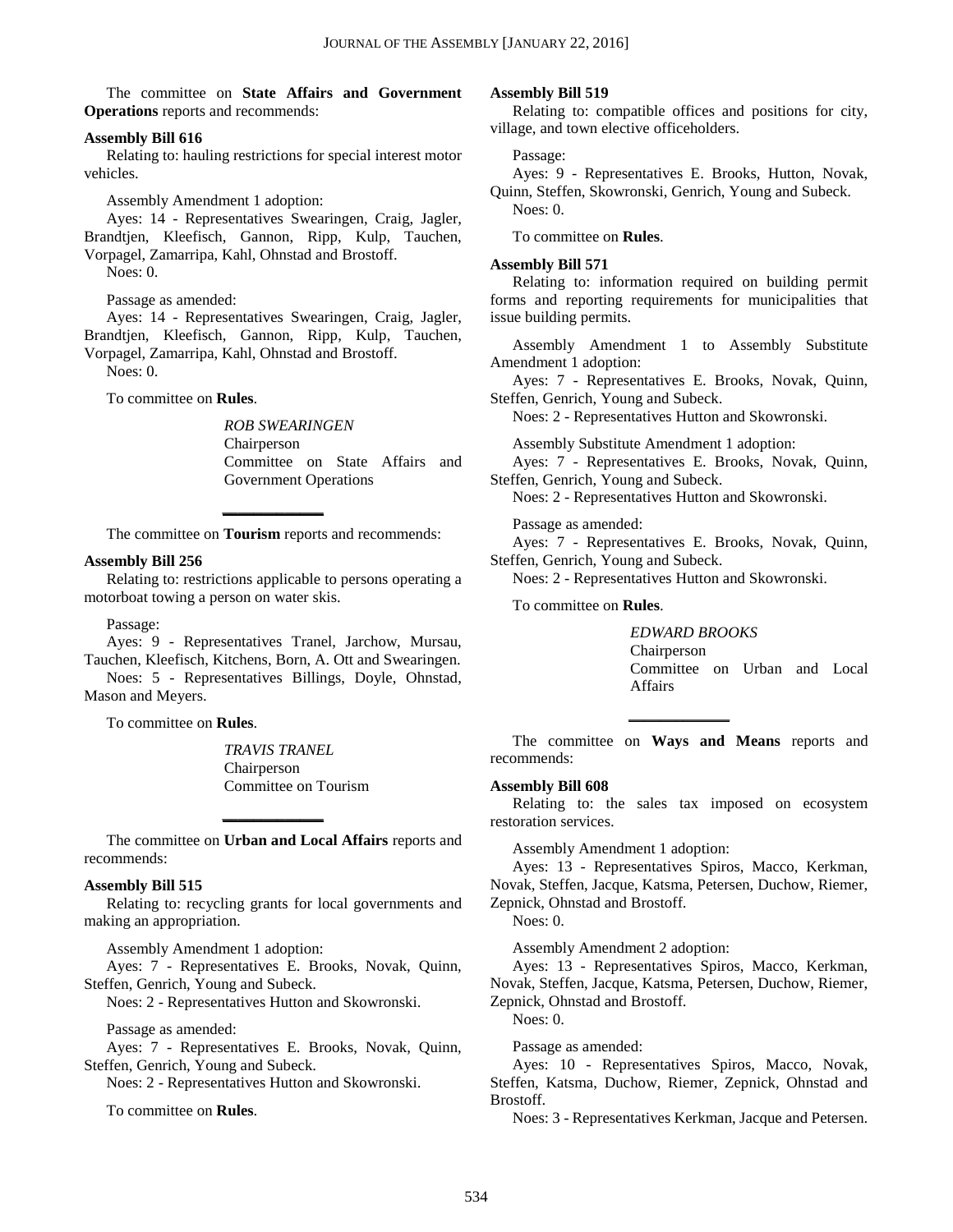#### **Assembly Bill 629**

Relating to: a sales and use tax exemption for federal excise tax imposed on a sale of a heavy truck or trailer.

Passage:

Ayes: 12 - Representatives Spiros, Macco, Kerkman, Novak, Steffen, Jacque, Katsma, Petersen, Duchow, Riemer, Zepnick and Ohnstad.

Noes: 1 - Representative Brostoff.

*JOHN SPIROS* Chairperson Committee on Ways and Means

The committee on **Workforce Development** reports and recommends:

**\_\_\_\_\_\_\_\_\_\_\_\_\_**

#### **Assembly Bill 493**

Relating to: preferences in state and local construction project contracts.

Passage:

Ayes: 9 - Representatives Petryk, Murphy, Ripp, Katsma, Kulp, Bernier, Brandtjen, Kitchens and Bowen.

Noes: 5 - Representatives Kuglitsch, Shankland, Kolste, Riemer and Spreitzer.

To committee on **Rules**.

#### **Assembly Bill 530**

Relating to: establishment of a dietetic internship program and granting rule-making authority.

Assembly Amendment 1 adoption:

Ayes: 11 - Representatives Petryk, Murphy, Ripp, Kuglitsch, Katsma, Kulp, Bernier, Brandtjen, Kitchens, Kolste and Spreitzer.

Noes: 3 - Representatives Shankland, Riemer and Bowen.

Passage as amended:

Ayes: 11 - Representatives Petryk, Murphy, Ripp, Kuglitsch, Katsma, Kulp, Bernier, Brandtjen, Kitchens, Kolste and Spreitzer.

Noes: 3 - Representatives Shankland, Riemer and Bowen.

To committee on **Rules**.

*WARREN PETRYK* Chairperson Committee on Workforce Development

## **\_\_\_\_\_\_\_\_\_\_\_\_\_ ACTION ON THE SENATE MESSAGE**

#### **Senate Joint Resolution 76**

Relating to: proclaiming January 2016 as Cervical Health Awareness Month in Wisconsin.

By Senators L. Taylor, Harris Dodd, C. Larson, Ringhand, Shilling and Risser; cosponsored by Representatives C. Taylor, Zamarripa, Brostoff, Considine, Goyke, Hebl, Johnson, Jorgensen, Kessler, Meyers, Milroy, Ohnstad, Petryk, Ripp, Shankland, Sinicki and Subeck.

To committee on **Rules**.

#### **Senate Joint Resolution 77**

Relating to: proclaiming January 2016 as National Blood Donor Month in Wisconsin.

By Senators L. Taylor, Carpenter, Harris Dodd, Lasee, Olsen, Ringhand and Risser; cosponsored by Representatives Ballweg, Pope, Brostoff, Goyke, Jacque, Johnson, Jorgensen, Kahl, Kolste, Mason, Milroy, Ohnstad, A. Ott, Petryk, Rohrkaste, Sinicki, Subeck and Berceau.

To committee on **Rules**.

#### **Senate Joint Resolution 80**

Relating to: recognizing the nationally touring exhibition of Shakespeare's First Folio.

By Senator Harsdorf; cosponsored by Representative Murphy.

To committee on **Rules**.

#### **Senate Joint Resolution 81**

Relating to: proclaiming Friday, February 5, 2016, to be National Wear Red Day in recognition of heart disease awareness and prevention.

By Senators Darling, Shilling, Gudex, L. Taylor, Vinehout, C. Larson, Olsen, Cowles, Harsdorf, Harris Dodd, Carpenter, Petrowski, Bewley, Erpenbach, Lassa, Marklein, Risser, Miller, Wanggaard, Wirch, Tiffany, Stroebel, Hansen, Ringhand, Moulton and Lazich; cosponsored by Representatives Czaja, Hebl, Sinicki, Thiesfeldt, Milroy, Goyke, Shankland, Ballweg, Berceau, Jorgensen, Ripp, Kahl, Kolste, Kleefisch, Spiros, Petryk, Tittl, C. Taylor, Murtha, Tranel, Johnson, Danou, Subeck, Kerkman, Barnes, Billings, E. Brooks, Doyle, Edming, Hintz, Genrich, Jagler, Bernier, Kessler, Knodl, Knudson, Wachs, Barca, Kuglitsch, Spreitzer, Skowronski, Schraa, Sargent, Rodriguez, Riemer, Swearingen, Macco, Mason, VanderMeer, Krug, Vos, Ohnstad, Novak, Steffen, Meyers, Loudenbeck, Pope and Gannon.

To committee on **Rules**.

#### **Senate Joint Resolution 82**

Relating to: designating November as a month recognizing women in the fields of science, technology, engineering, and mathematics in Wisconsin.

By Senators Shilling, Harsdorf, C. Larson, Harris Dodd, Cowles, Hansen, Ringhand, Vinehout, Wirch, Darling and Bewley; cosponsored by Representatives Johnson, Kerkman, Kolste, Sargent, Billings, Ballweg, Milroy, Czaja, Mason, Kleefisch, Hesselbein, Rohrkaste, Danou, Loudenbeck, Barnes, Duchow, Goyke, Allen, C. Taylor, Young, Subeck, Sinicki, Quinn, Zepnick, Neylon, Bernier, Zamarripa, Hebl, Petryk, Ohnstad, Stuck, Brostoff, Considine, Berceau, Knodl, Kahl, VanderMeer, Pope, Tranel and Spreitzer.

To committee on **Rules**.

#### **Assembly Bill 478**

Relating to: disclosure of pupil records that are pertinent to addressing a pupil's educational needs to the Department of Children and Families, a county department of human services or social services, or a tribal organization that is legally responsible for the care and protection of the pupil.

By Representatives Ballweg, Genrich, Horlacher, Hutton, Johnson, Kitchens, Knodl, Murphy, A. Ott, Rodriguez, Steffen and Subeck; cosponsored by Senators Darling,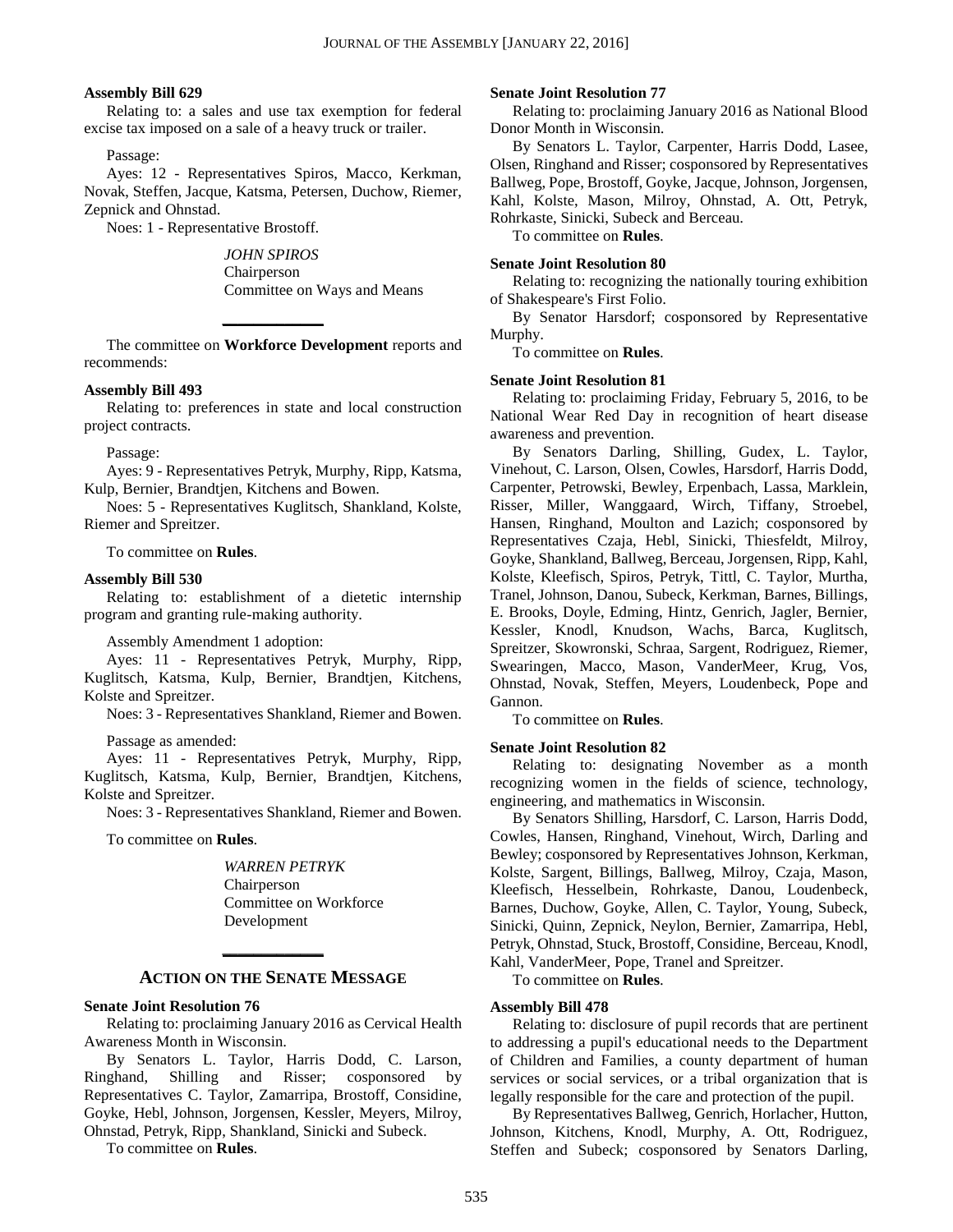Wanggaard, Bewley, Gudex, Harsdorf, C. Larson, Lassa, Olsen, Petrowski and L. Taylor.

To committee on **Rules**.

## **\_\_\_\_\_\_\_\_\_\_\_\_\_ ENROLLED BILLS AND JOINT RESOLUTIONS**

The following Assembly proposals, which have been approved by both the Assembly and Senate, have been enrolled by the Legislative Reference Bureau:

**Assembly Bill 98 Assembly Bill 297 Assembly Bill 372 Assembly Joint Resolution 41 Assembly Joint Resolution 65 Assembly Joint Resolution 73 Assembly Joint Resolution 78**

> *PATRICK E. FULLER* Assembly Chief Clerk

## **\_\_\_\_\_\_\_\_\_\_\_\_\_ REFERENCE BUREAU CORRECTIONS**

Assembly Amendment 1 to **Assembly Bill 372**

In enrolling, the following correction was made:

1. Page 2, line 16: delete "the vacancy." and substitute "the vacancy.". **\_\_\_\_\_\_\_\_\_\_\_\_\_**

**Assembly Bill 372**

In enrolling, the following correction was made:

**1.** Page 1, line 4: "**SECTION 1**" and substitute "**SECTION 1i**".

Assembly Substitute Amendment 1 to **Assembly Bill 571**

**\_\_\_\_\_\_\_\_\_\_\_\_\_**

1. Page 2, line 3: after "furnish to" insert "municipalities".

#### **SPEAKER'S COMMUNICATIONS**

**\_\_\_\_\_\_\_\_\_\_\_\_\_**

January 22, 2016

Patrick Fuller Assembly Chief Clerk 17 West Main Street, Suite 401 Madison, WI 53703

Dear Chief Clerk Fuller:

Pursuant to Assembly Rule (1)(b), I am simultaneously referring Assembly Bill 739 and Assembly Bill 553 to Joint Survey Committee on Tax Exemptions, in addition to the standing committees to which they have already been referred.

Thank you for your attention to this.

Sincerely, *ROBIN J. VOS* Assembly Speaker

## **\_\_\_\_\_\_\_\_\_\_\_\_\_ COMMUNICATIONS**

January 21, 2016

Patrick E. Fuller Assembly Chief Clerk 17 West Main Street, Suite 401 Madison, WI 53703

Dear Chief Clerk Fuller:

Please add my name as a co-sponsor of Senate Joint Resolution 82, relating to designating November as a month recognizing women in the fields of science, technology, engineering, and mathematics in Wisconsin.

**\_\_\_\_\_\_\_\_\_\_\_\_\_**

Sincerely, *KATRINA SHANKLAND* State Representative 71st Assembly District

January 22, 2016

Patrick E. Fuller Assembly Chief Clerk 17 West Main Street, Suite 401 Madison, WI 53703

Dear Chief Clerk Fuller:

Please add my name as a co-author of Assembly Bill 718, relating to qualified new business venture eligibility.

**\_\_\_\_\_\_\_\_\_\_\_\_\_**

Sincerely, *LISA SUBECK* State Representative 78th Assembly District

January 22, 2016

Patrick E. Fuller Assembly Chief Clerk 17 West Main Street, Suite 401 Madison, WI 53703

Dear Chief Clerk Fuller:

Please add my name as a co-author of Assembly Bill 419, relating to removing the sunset provision that applies to the fire fighters memorial individual income tax checkoff.

**\_\_\_\_\_\_\_\_\_\_\_\_\_**

Sincerely, *AMANDA STUCK* State Representative 57th Assembly District

January 22, 2016

Patrick E. Fuller Assembly Chief Clerk 17 West Main Street, Suite 401 Madison, WI 53703